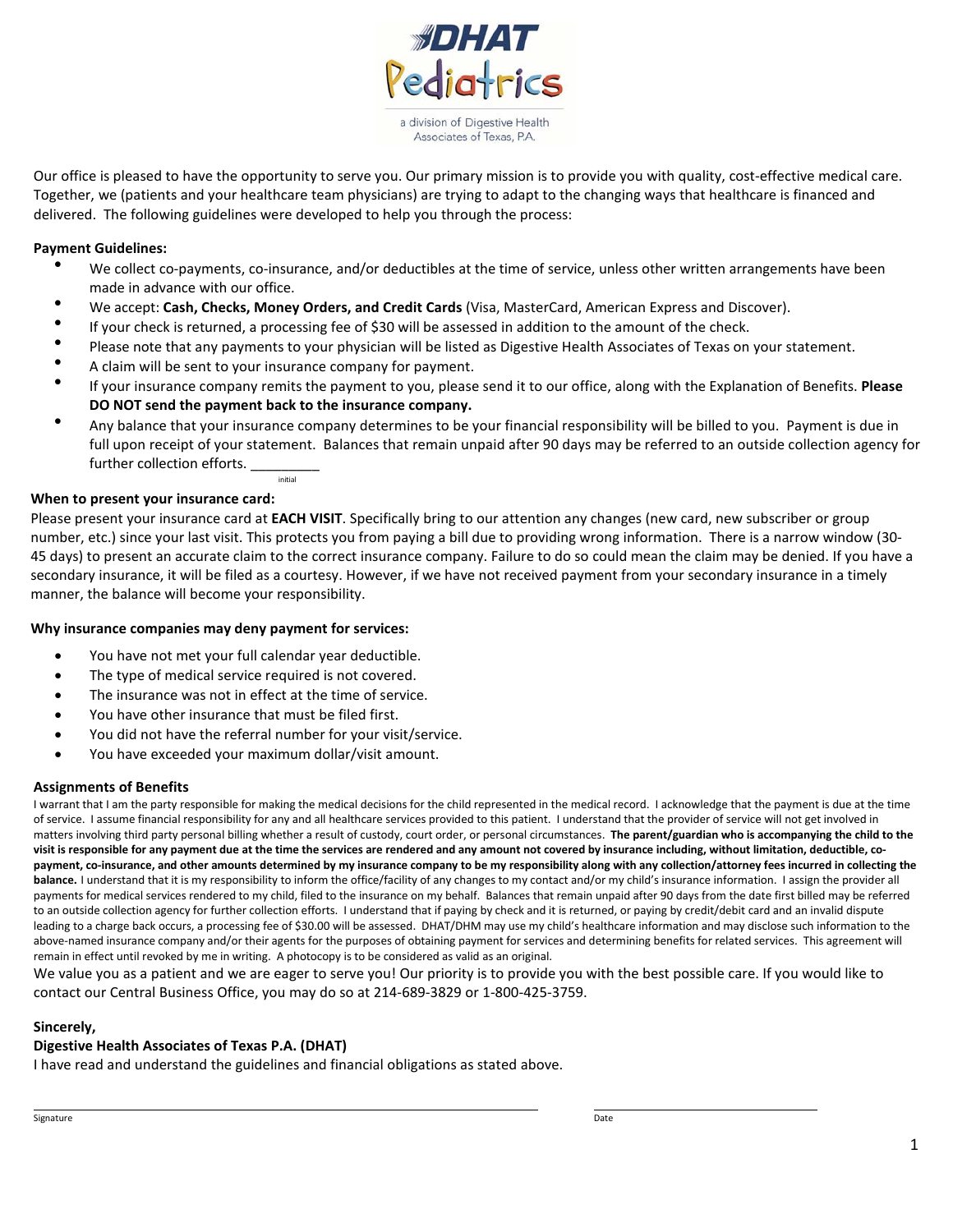

| $\Box$ An                                                                                                                                                                                                                            | $\square$ Baker | $\square$ Brown | $\Box$ Chan                          | $\Box$ Russo | $\Box$ Whitney |             |
|--------------------------------------------------------------------------------------------------------------------------------------------------------------------------------------------------------------------------------------|-----------------|-----------------|--------------------------------------|--------------|----------------|-------------|
|                                                                                                                                                                                                                                      |                 |                 | <b>Pediatric Patient Information</b> |              |                |             |
|                                                                                                                                                                                                                                      |                 |                 |                                      |              |                |             |
|                                                                                                                                                                                                                                      |                 |                 |                                      |              |                |             |
|                                                                                                                                                                                                                                      |                 |                 |                                      |              |                |             |
| Address: <u>street and the street and the street and the street and the street and the street and the street and the street and the street and the street and the street and the street and the street and the street and the st</u> |                 |                 |                                      | City         | State          | Zip Code    |
|                                                                                                                                                                                                                                      |                 |                 |                                      |              |                | Both $\Box$ |
|                                                                                                                                                                                                                                      |                 |                 |                                      |              |                |             |
|                                                                                                                                                                                                                                      |                 |                 |                                      |              |                |             |
|                                                                                                                                                                                                                                      |                 |                 |                                      |              |                |             |
|                                                                                                                                                                                                                                      |                 |                 | <b>Mother's Information</b>          |              |                |             |
|                                                                                                                                                                                                                                      |                 |                 |                                      |              |                |             |
|                                                                                                                                                                                                                                      |                 |                 |                                      |              |                |             |
|                                                                                                                                                                                                                                      | Street          |                 |                                      | City         | State          | Zip Code    |
|                                                                                                                                                                                                                                      |                 |                 |                                      |              |                |             |
|                                                                                                                                                                                                                                      |                 |                 |                                      |              |                |             |
|                                                                                                                                                                                                                                      |                 |                 | <b>Father's Information</b>          |              |                |             |
|                                                                                                                                                                                                                                      |                 |                 |                                      |              |                |             |
|                                                                                                                                                                                                                                      |                 |                 |                                      |              |                |             |
|                                                                                                                                                                                                                                      | Street          |                 |                                      | City         | State          | Zip Code    |
|                                                                                                                                                                                                                                      |                 |                 |                                      |              |                |             |
|                                                                                                                                                                                                                                      |                 |                 |                                      |              |                |             |
|                                                                                                                                                                                                                                      |                 |                 | <b>Emergency Contact Information</b> |              |                |             |
|                                                                                                                                                                                                                                      |                 |                 |                                      |              |                |             |
|                                                                                                                                                                                                                                      |                 |                 |                                      |              |                |             |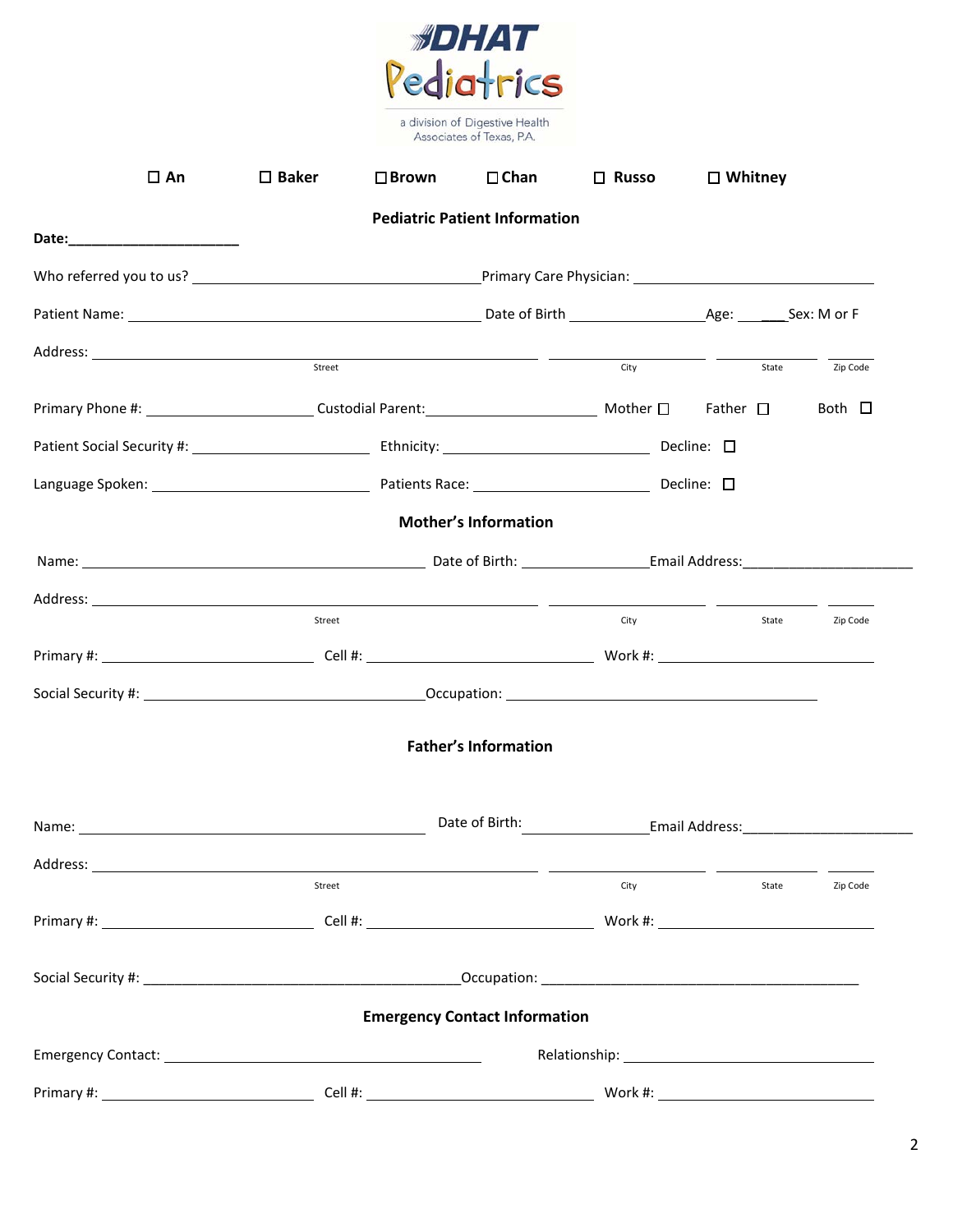

# **Pharmacy Information**

| Pharmacy Name:    | Pharmacy Phone #:                           |           |
|-------------------|---------------------------------------------|-----------|
| Pharmacy Address: | Consent for External Rx History: $\Box$ Yes | $\Box$ No |

# **Insurance/Financial Information**

| <b>Primary Insurance:</b>   |        |                                                                                                                                                                                                                                |       |          |
|-----------------------------|--------|--------------------------------------------------------------------------------------------------------------------------------------------------------------------------------------------------------------------------------|-------|----------|
|                             |        | Phone #: the contract of the contract of the contract of the contract of the contract of the contract of the contract of the contract of the contract of the contract of the contract of the contract of the contract of the c |       |          |
| Claims                      |        |                                                                                                                                                                                                                                |       |          |
|                             |        |                                                                                                                                                                                                                                |       |          |
|                             | Street | City                                                                                                                                                                                                                           | State | Zip Code |
|                             |        |                                                                                                                                                                                                                                |       |          |
| Subscriber Name If          |        |                                                                                                                                                                                                                                |       |          |
|                             |        |                                                                                                                                                                                                                                |       |          |
|                             |        |                                                                                                                                                                                                                                |       |          |
| <b>Secondary Insurance:</b> |        |                                                                                                                                                                                                                                |       |          |
|                             |        |                                                                                                                                                                                                                                |       |          |
| Claims                      |        |                                                                                                                                                                                                                                |       |          |
|                             |        |                                                                                                                                                                                                                                |       |          |
|                             | Street | City                                                                                                                                                                                                                           | State | Zip Code |
|                             |        |                                                                                                                                                                                                                                |       |          |
| Subscriber Name If          |        |                                                                                                                                                                                                                                |       |          |
|                             |        | Date of Birth: The Contract of Birth:                                                                                                                                                                                          |       |          |
|                             |        |                                                                                                                                                                                                                                |       |          |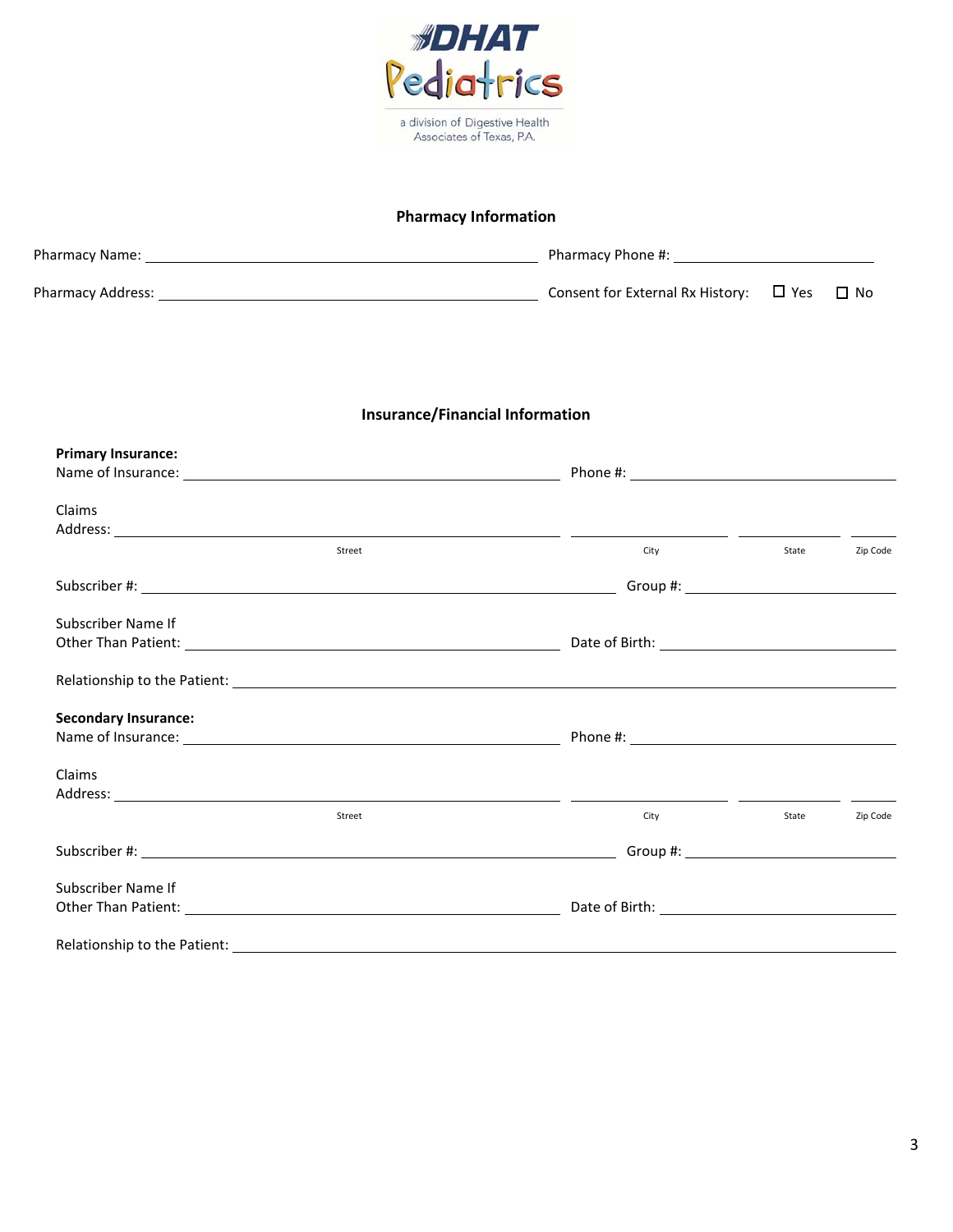

# **Consent for Medical Treatment of a Minor**

I, the undersigned, as the patient (or the patient's duly authorized representative) do hereby voluntarily consent to and authorize medical care encompassing all diagnostic and therapeutic treatments considered necessary or advisable in the judgment of the physician, his assistants or designees. All medical care and treatments will be discussed with me, by the physician prior to any proposed treatments, testing, or medical procedures being scheduled. I am aware that the practice of medicine and surgery is not an exact science. I acknowledge that no guarantees have been made to me as to the results of treatments or examinations performed. This has been fully explained to me. I understand and accept these terms, as indicated by my signature below.

This form has been fully explained to me and I understand and accept the contents with my signature below.

All the above will be discussed with me, the parent or authorized guardian, by the physician prior to any proposed treatments, testing or surgical procedures being scheduled.

# **Fee Policies**

#### **Form Fees:**

- **•** Letters: If the office is required to compose a letter on behalf of the patient, a \$10.00 fee will be assessed.
- Forms: If the office is required to fill out a form on behalf of the patient, a \$25.00 fee will be assessed.
- **Cancellations Fees:**
	- **Office Visits:** If not cancelled within 24 hours (1 business day) of the appointment date, a \$25.00 fee will be assessed.
	- **Procedures:** If not cancelled within 48 hours (2 business days) of the procedure date, a \$50.00 fee will be assessed.

# **It is very important to notify our office of any cancellations as early as possible, so that your appointment can be offered to another patient. Your cooperation is appreciated in this matter.**

My signature below indicates that I have read and understand the Consent for Treatment of a Minor, the Medicaid Waiver, and the Fee policies of *Digestive Health Associates of Texas P.A.* It also indicates that I have received a copy of the Notice of Privacy Practices.

Patient Name (Printed) and Date of the Contract of the Contract of the Contract of the Date of the Date of the Date of the Date of the Date of the Date of the Date of the Date of the Date of the Date of the Date of the Dat

Parent/Guardian Signature **Relationship to Patient** Parent/Guardian Signature Relationship to Patient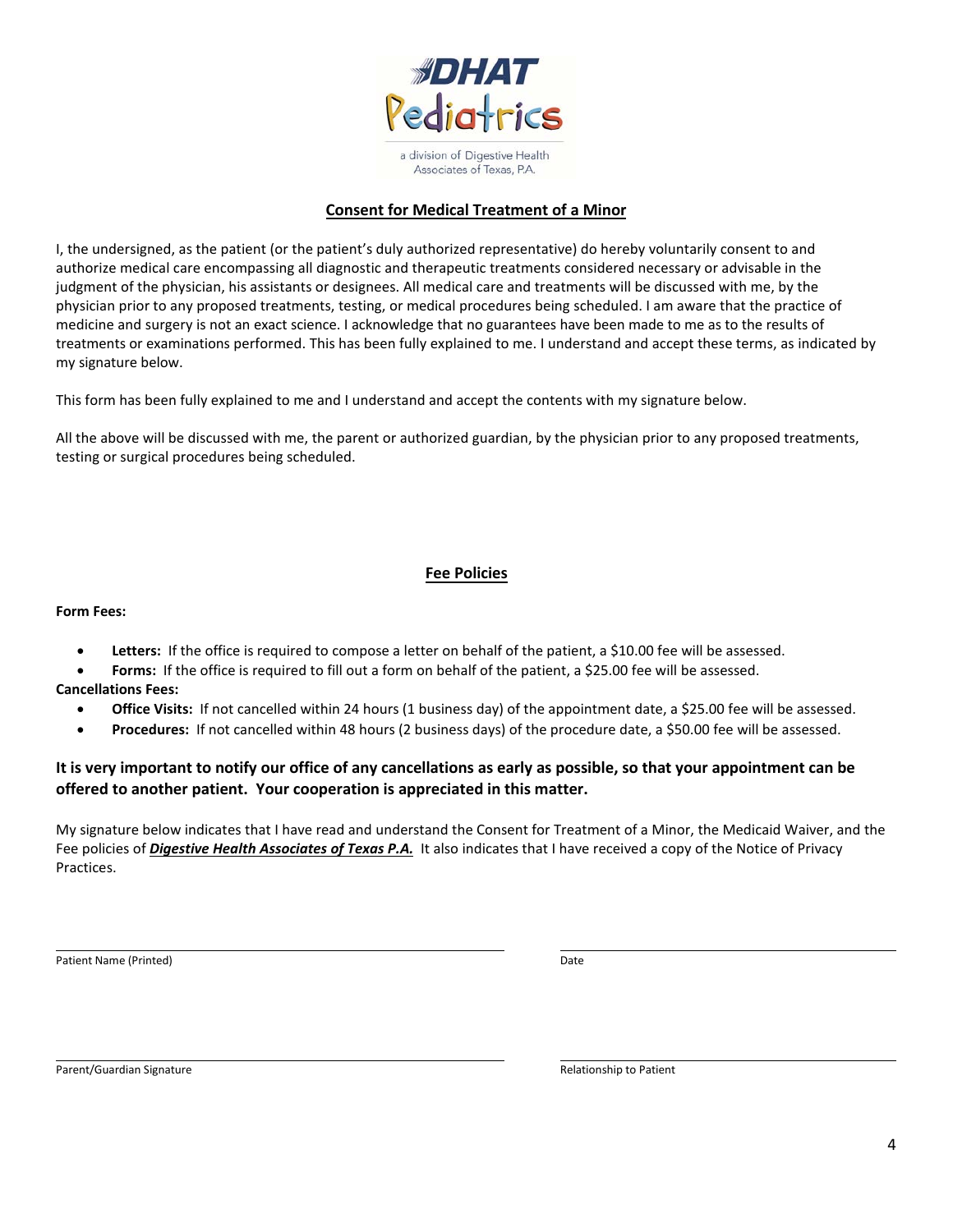

# **Patient Authorization for Personal Representative**

| Please print all information, then sign and date form at bottom.                                                                                                                                                                                                                                                                                                                                                                                                                                                                |      |                   |
|---------------------------------------------------------------------------------------------------------------------------------------------------------------------------------------------------------------------------------------------------------------------------------------------------------------------------------------------------------------------------------------------------------------------------------------------------------------------------------------------------------------------------------|------|-------------------|
|                                                                                                                                                                                                                                                                                                                                                                                                                                                                                                                                 |      |                   |
|                                                                                                                                                                                                                                                                                                                                                                                                                                                                                                                                 |      |                   |
|                                                                                                                                                                                                                                                                                                                                                                                                                                                                                                                                 |      |                   |
| Purpose of request: I authorize the practice to disclose or provide my protected health information to the following individual who<br>is authorized to act as my personal representative for the purposes of receiving all protected health information about myself. As<br>my designated personal representative, he/she may exercise my right to inspect, copy, and request amendments to my protected<br>health information. He/she may also consent or authorize the use or disclosure of my protected health information: |      |                   |
|                                                                                                                                                                                                                                                                                                                                                                                                                                                                                                                                 |      |                   |
|                                                                                                                                                                                                                                                                                                                                                                                                                                                                                                                                 |      |                   |
| Street                                                                                                                                                                                                                                                                                                                                                                                                                                                                                                                          | City | Zip Code<br>State |

- Description of information to be disclosed: I authorize the practice to disclose all my protected health information to my designated personal representative.
- Expirations or termination of authorization: This authorization will remain in effect until terminated by you, your personal representative or another individual(s) of legal entity authorized to do so by court order or law.
- Right to revoke or terminate: As stated in our Notice of Privacy Practices, you have the right to revoke or terminate this authorization by submitting a written request to our Privacy Manager. This can be done in-person or by mailing a request to:

Your DHAT Provider's Office

#### Attn: Privacy Officer

Re-disclosure: We have no control over the person(s) you have listed as your personal representative. Therefore, your protected health information disclosed under this authorization, will no longer be protected by the requirements of the Privacy Rule and will no longer be the responsibility of this practice. Copies of signed authorizations are available upon request.

Parent/Guardian Signature **Date** Date of Parent and Date of Parent and Date of Parent and Date of Parent and Date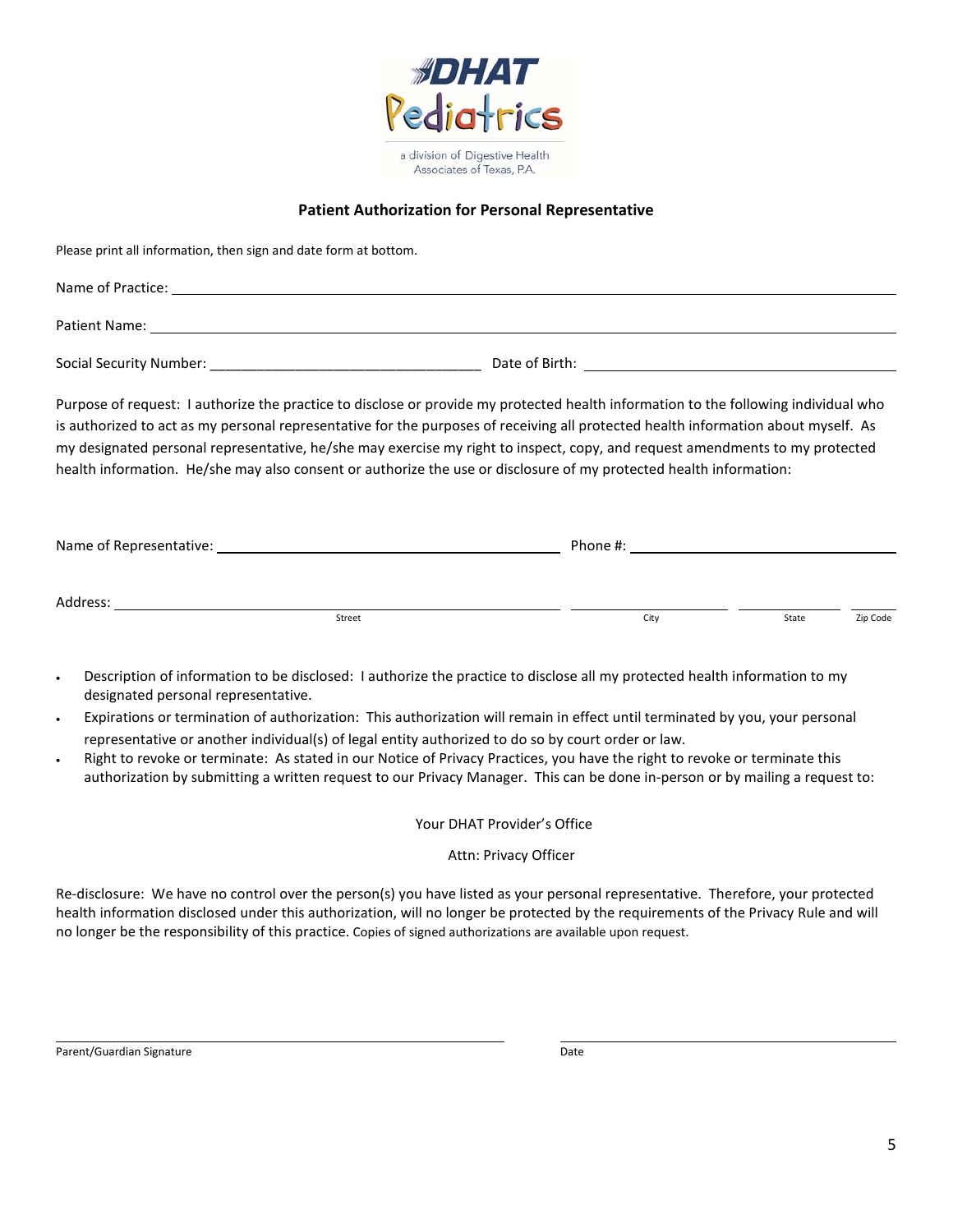

# **Patient Authorization for Disclosure of Protected Health Information via Alternative Means**

Patient Name: \_\_\_\_\_\_\_\_\_\_\_\_\_\_\_\_\_\_\_\_\_\_\_\_\_\_\_\_\_\_\_\_\_\_\_\_\_\_\_\_\_ Date of Birth: \_\_\_\_\_\_\_\_\_\_\_\_\_\_

Purpose of Authorization – It is the policy of this practice to provide communication with patients, as stated in our Notice of Privacy Practices, *"by phone or other means designated by you to provide results from exams and tests and to provide information that describes or recommends alternatives regarding your care."* The practice requires the following authorization for release of protected health information (PHI) via alternative means (other than to the primary home phone number that you have provided).

I authorize the practice to disclose or provide PHI to me as described below. I understand that it is my responsibility to notify the practice of any change in this manner of communication and that any disclosure made to the designated address or number, indicated by me, is subject to the re-disclosure statement within this authorization.

| $\Box$ Primary Phone                                                                                                                             | $\Box$ Cell phone                                            | $\Box$ email address | $\square$ US Mail | $\Box$ Fax number | $\Box$ Patient Portal                                                                                                  |
|--------------------------------------------------------------------------------------------------------------------------------------------------|--------------------------------------------------------------|----------------------|-------------------|-------------------|------------------------------------------------------------------------------------------------------------------------|
| п<br>machine/voice-mail                                                                                                                          | Leave a detailed message on my answering machine/voice-mail. |                      |                   |                   | Leave a brief message with only a call back number, the staff member's name and the name of the office on my answering |
| $\alpha$ is relation of information to be disclosed - Lauthorize the practice to disclose the following PHI about me <i>(Provide a written</i> ) |                                                              |                      |                   |                   |                                                                                                                        |

Description of information to be disclosed - I authorize the practice to disclose the following PHI about me. *(Provide a written description of the information to be disclosed.)*:

\_\_\_\_\_\_\_\_\_\_\_\_\_\_\_\_\_\_\_\_\_\_\_\_\_\_\_\_\_\_\_\_\_\_\_\_\_\_\_\_\_\_\_\_\_\_\_\_\_\_\_\_\_\_\_\_\_\_\_\_\_\_\_\_\_\_\_\_\_\_\_\_\_\_\_\_\_\_\_\_\_\_\_\_\_\_\_\_\_\_\_\_ \_

Purpose of disclosure – I am authorizing the alternative means of communication for disclosure of my PHI to ensure the confidentiality of communications from the practice.

\_\_\_\_\_\_\_\_\_\_\_\_\_\_\_\_\_\_\_\_\_\_\_\_\_\_\_\_\_\_\_\_\_\_\_\_\_\_\_\_\_\_\_\_\_\_\_\_\_\_\_\_\_\_\_\_\_\_\_\_\_\_\_\_\_\_\_\_\_\_\_\_\_\_\_\_\_\_\_\_\_\_\_\_\_\_\_\_\_\_\_\_\_

Expirations or termination of authorization – This authorization will renew automatically, unless I specify an earlier termination. If I specify an expiration date, I understand that I must submit a new authorization to continue the authorization after that date.

Please list desired expiration date:

Right to revoke or terminate: As stated in the practice's Notice of Privacy Practices, I have the right to revoke or terminate this authorization at any time. This can be done in person or by mailing a written request to the practice, Attn: Privacy Manager.

Non-Conditioning Statement: The practice places no condition to sign this authorization on its delivery of healthcare or treatment.

Re-disclosure Statement – I understand that the practice has no control regarding persons who may have access to the mailing or email address, telephone, cell phone or fax number I have designated to receive my PHI. Therefore, I understand that my PHI disclosed under this authorization will no longer be the responsibility of this practice.

\_\_\_\_\_\_\_\_\_\_\_\_\_\_\_\_\_\_\_\_\_\_\_\_\_\_\_\_\_\_\_\_\_\_\_\_\_\_\_\_\_\_\_\_\_\_\_\_\_\_\_\_\_\_\_\_\_\_\_\_\_\_ \_\_\_\_\_\_\_\_\_\_\_\_\_\_\_\_\_\_\_

Secure Communication – Note that regular email is not secure, and it is possible for your PHI to be compromised during transmission to, or from our practice. Do not designate email as your preferred method of communication if this is of concern to you.

signature **Date**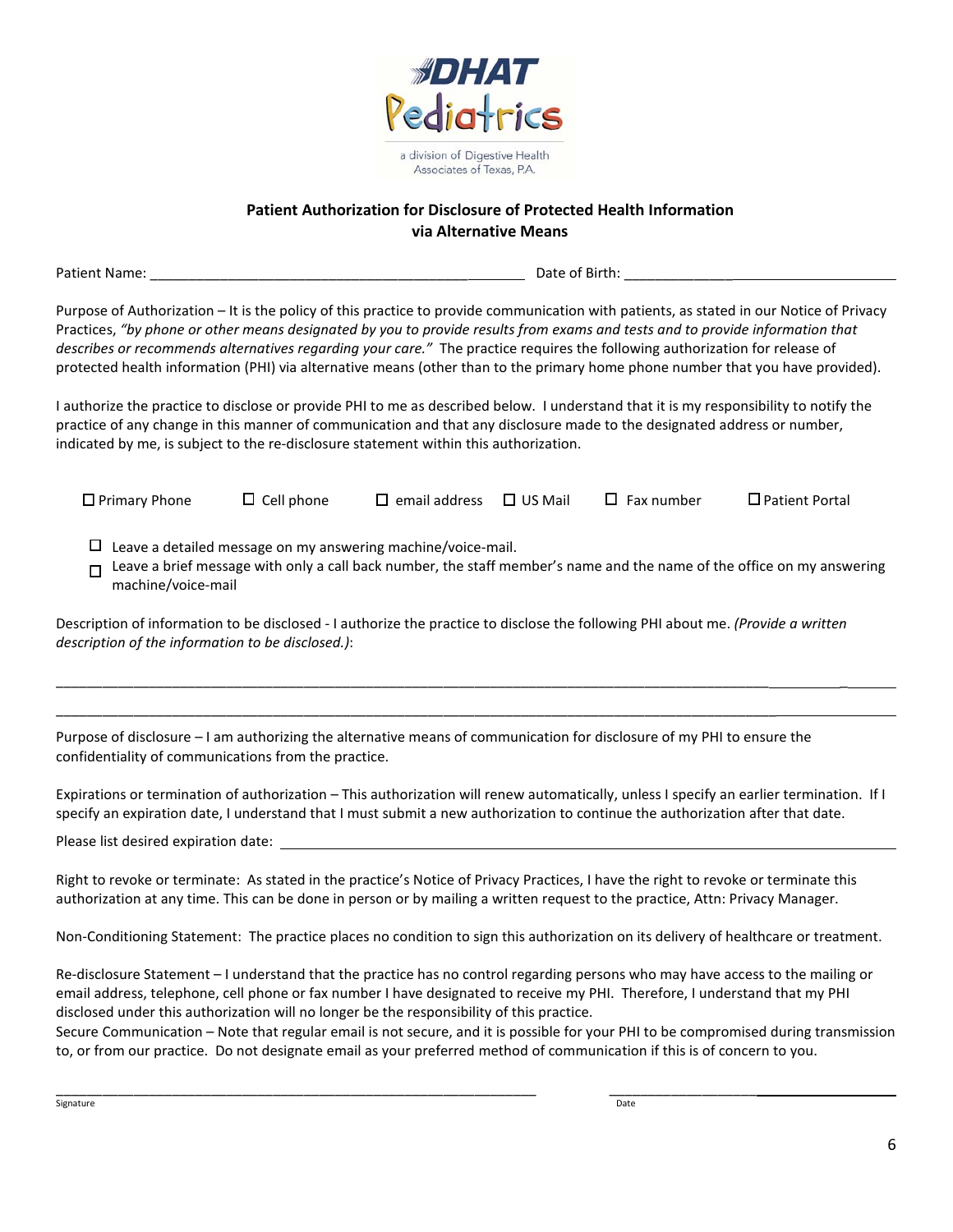

## **Notice of Privacy Practices**

This notice describes how medical information about you may be used and disclosed, and how you can gain access to this information.

#### *Please review it carefully*

Protected health information (PHI), about you, is maintained as a written and/or electronic record of your contacts or visits for healthcare services with our practice. Specifically, PHI is information about you, including demographic information (i.e., name, address, phone, etc.), that may identify you and relates to your past, present or future physical or mental health condition and related healthcare services.

Our practice is required to follow specific rules on maintaining the confidentiality of your PHI, using your information, and disclosing or sharing this information with other healthcare professionals involved in your care and treatment. This Notice describes your rights to access and control your PHI. It also describes how we follow applicable rules and use and disclose your PHI to provide your treatment, obtain payment for services you receive, manage our healthcare operations and for other purposes that are permitted or required by law.

#### **Your Rights Under the Privacy Rule**

Following is a statement of your rights, under the Privacy Rule, in regarding your PHI. Please feel free to discuss any questions with our staff. **You have the right to receive, and we are required to provide you with, a copy of this Notice of Privacy Practices** - We are required to follow the terms of this notice. We reserve the right to change the terms of our notice, at any time, and to make the new Notice provisions effective for all PHI that we maintain. We will provide you with a revised Notice if you call our office and request that a revised copy be sent to you in the mail or ask for one at the time of your next appointment. The Notice will also be posted in a conspicuous location in the practice, and if such is maintained, on the practice's web site. **You have the right to authorize other use and disclosure** - This means you have the right to authorize any use or disclosure of PHI that is not described within this notice. For example, we would need your written authorization to use or disclose your PHI for marketing purposes, for most uses or disclosures of psychotherapy notes, or if we intended to sell your PHI. You may revoke an authorization, at any time, in writing, except to the extent that your healthcare provider, or our practice has taken an action in reliance on the use or disclosure indicated in the authorization.

**You have the right to request an alternative means of confidential communication** – This means you have the right to ask us to contact you about medical matters using an alternative method (i.e., email, fax, telephone), and/or to a destination (i.e., cell phone number, alternative address, etc.) designated by you. You must inform us in writing, using a form provided by our practice, how you wish to be contacted if other than the address/phone number that we have on file. We will follow all reasonable requests.

**You have the right to inspect and obtain a copy your PHI** - This means you may submit a written request to inspect, and obtain a copy of your complete health record. If your health record is maintained electronically, you will also have the right to request a copy in electronic format. We have the right to charge a reasonable, cost-based fee for paper or electronic copies as established by federal guidelines. In most cases, we will provide requested copies within 30 days.

**You have the right to request a restriction of your PHI** - This means you may ask us, in writing, not to use or disclose any part of your protected health information for the purposes of treatment, payment or healthcare operations. If we agree to the requested restriction, we will abide by it, except in emergency circumstances when the information is needed for your treatment. In certain cases, we may deny your request for a restriction. You will have the right to request, in writing, that we restrict communication to your health plan regarding a specific treatment or service that you, or someone on your behalf, has paid for in full, out-of-pocket. We are not permitted to deny this specific type of requested restriction.

**You have the right to request an amendment to your protected health information** - This means you may submit a written request to amend your PHI for as long, as we maintain this information. In certain cases, we may deny your request.

**You have the right to request a disclosure accountability** - You may request a listing of disclosures we have made of your PHI to entities or persons outside of our practice except for those made upon your request, or for purposes of treatment, payment or healthcare operations. We will not charge a fee for the first accounting provided in a 12-month period.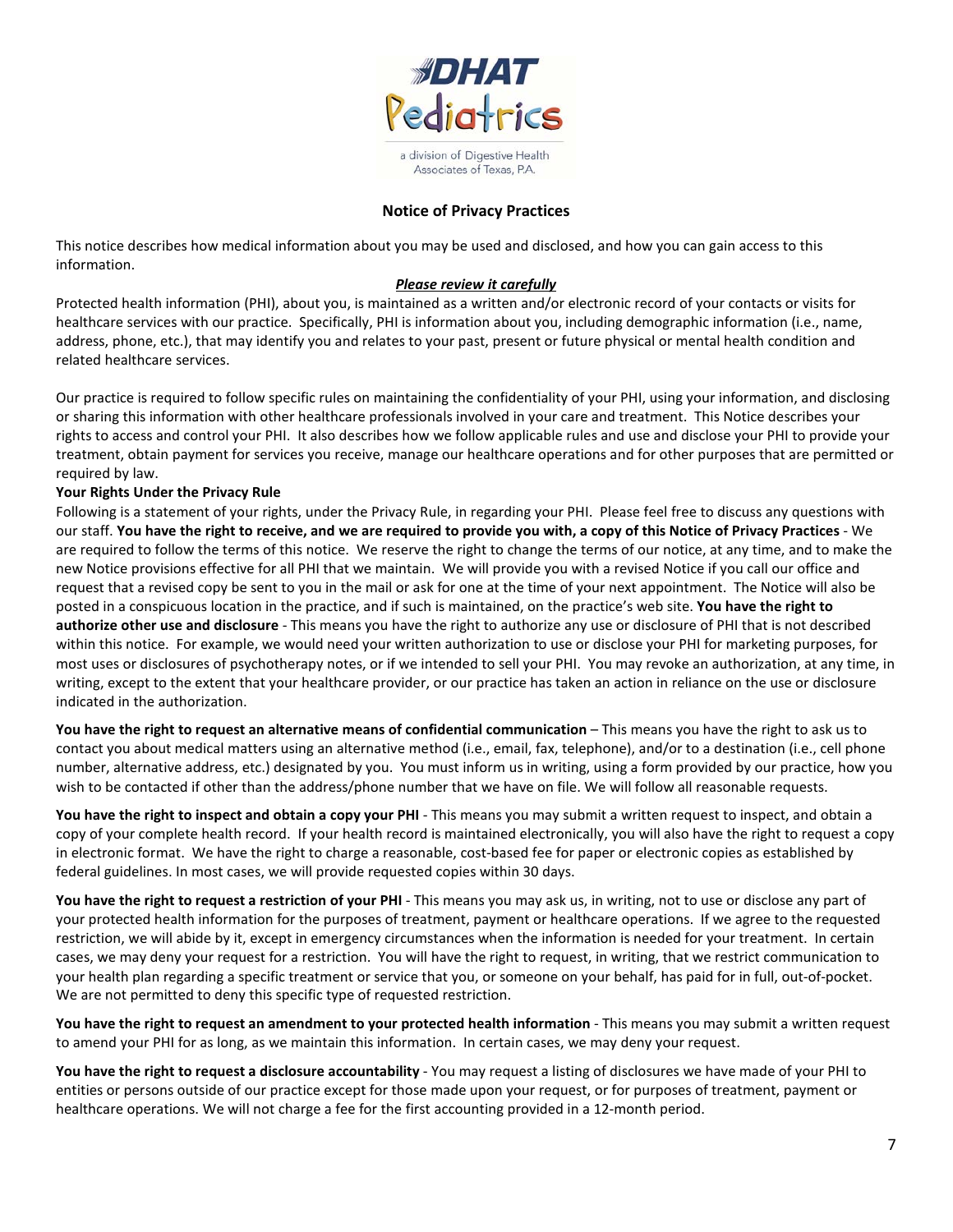

**You have the right to receive a privacy breach notice** - You have the right to receive written notification if the practice discovers a breach of your unsecured PHI, and determines through a risk assessment that notification is required.

If you have questions regarding your privacy rights or would like to submit a written request, please feel free to contact our Privacy Manager. Contact information is provided below on the Section: Privacy Complaints.

### **How We May Use or Disclose Protected Health Information**

Following are examples of uses and disclosures of your protected health information that we are permitted to make. These examples are not meant to be exhaustive, but to describe possible types of uses and disclosures.

**Treatment** - We may use and disclose your PHI to provide, coordinate, or manage your healthcare and any related services. This includes the coordination or management of your healthcare with a third party that is involved in your care and treatment. For example, we would disclose your PHI, as necessary, to a pharmacy that would fill your prescriptions. We will also disclose PHI to other Healthcare Providers who may be involved in your care and treatment.

**Payment** - Your PHI will be used, as needed, to obtain payment for your healthcare services. This may include certain activities that your health insurance plan may undertake before it approves or pays for the healthcare services we recommend for you, such as the determination of eligibility or coverage for insurance benefits.

**Healthcare Operations** - We may use or disclose your PHI, for the support the business activities of our practice. This includes, but is not limited to business planning and development, quality assessment and improvement, medical review, legal services, auditing functions and patient safety activities.

**Special Notices** - We may use or disclose your PHI, as necessary, to contact you to remind you of your appointment. We may contact you by phone or other means to provide results from exams or tests, to provide information that describes or recommends treatment alternatives regarding your care, or to provide information about health-related benefits and services offered by our office. We may contact you regarding fundraising activities, but you will have the right to opt out of receiving further fundraising communications. Each fundraising notice will include instructions for opting out.

**Health Information Organization** - The practice may elect to use a health information organization, or other such organization to facilitate the electronic exchange of information for the purposes of treatment, payment, or healthcare operations.

**To Others Involved in Your Healthcare -** Unless you object, we may disclose to a member of your family, a relative, a close friend or any other person that you identify, your PHI that directly relates to that person's involvement in your healthcare. If you are unable to agree or object to such a disclosure, we may disclose such information as necessary if we determine that it is in your best interest based on our professional judgment. We may use or disclose PHI to notify or assist in notifying a family member, personal representative or any other person that is responsible for your care, of your general condition or death. If you are not present or able to agree or object to the use or disclosure of PHI (e.g., in a disaster relief situation), then your healthcare provider may, using professional judgment, determine whether the disclosure is in your best interest. In this case, only the PHI that is necessary will be disclosed. **Other Permitted and Required Uses and Disclosures** - We are also permitted to use or disclose your PHI without your written authorization, or providing you an opportunity to object, for the following purposes: if required by state or federal law; for public health activities and safety issues (e.g. a product recall); for health oversight activities; in cases of abuse, neglect, or domestic violence; to avert a serious threat to health or safety; for research purposes; in response to a court or administrative order, and subpoenas that meet certain requirements; to a coroner, medical examiner or funeral director; to respond to organ and tissue donation requests; to address worker's compensation, law enforcement and certain other government requests, and for specialized government functions (e.g., military, national security, etc.); with respect to a group health plan, to disclose information to the health plan sponsor for plan administration; and if requested by the Department of Health and Human Services in order to investigate or determine our compliance with the requirements of the Privacy Rule.

### **Privacy Complaints**

You have the right to complain to us, or directly to the Secretary of the Department of Health and Human Services if you believe your privacy rights have been violated by us. You may file a complaint with us by notifying the Privacy Officer *We will not retaliate against you for filing a complaint.*

Effective Date: 08/25/2017 Publication Date: 08/25/2017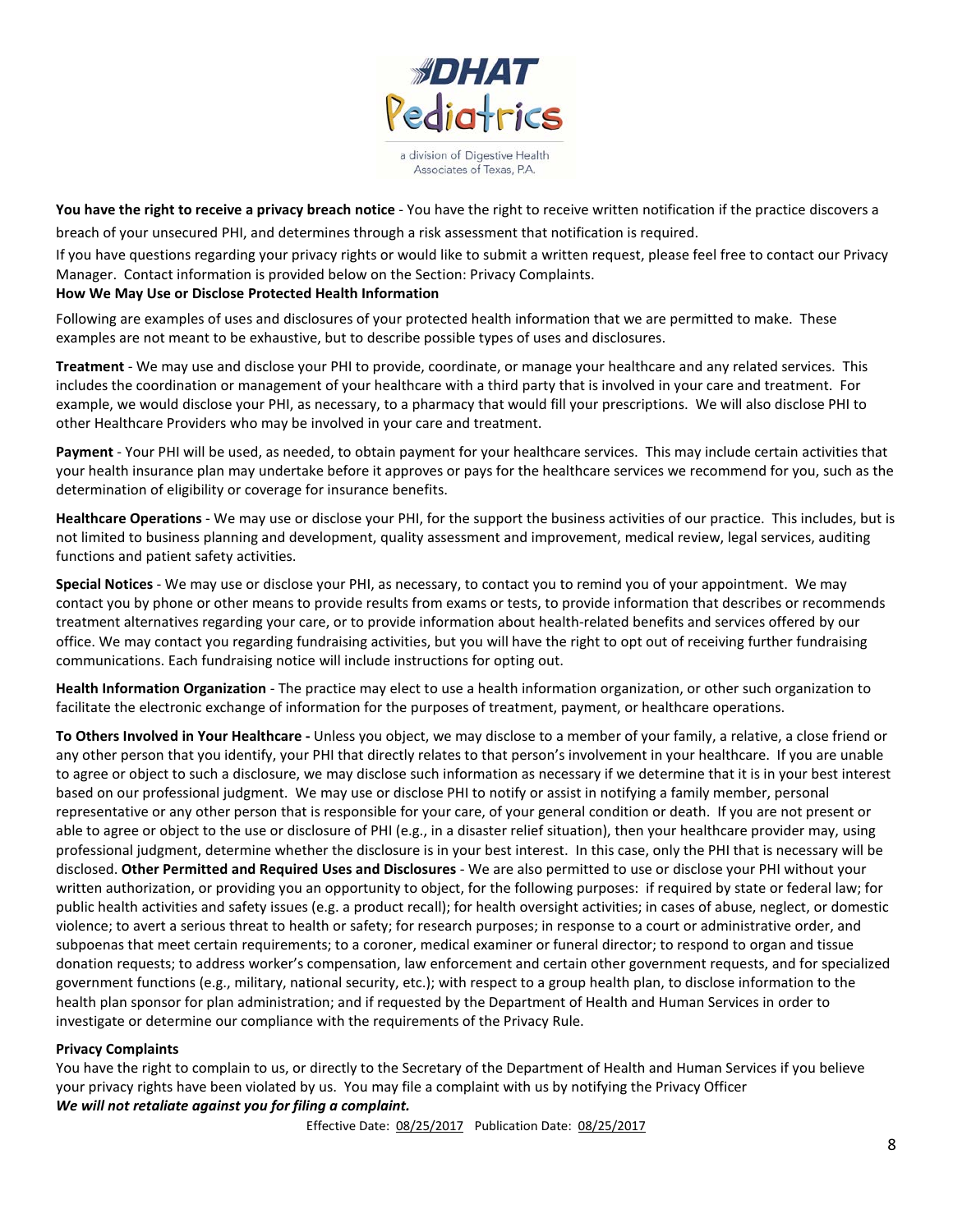

| Patient Name: |  |
|---------------|--|
|               |  |

Date of Birth: 2000

**Patient History**

**Current Medication –** Please list any medications you are CURRENTLY taking. Please include Vitamins and Alternative Medications and Herbs.

|                   | Name, Dose and Frequency of Medication:                                                                 |                                                 |            | □ None         |                 |  |
|-------------------|---------------------------------------------------------------------------------------------------------|-------------------------------------------------|------------|----------------|-----------------|--|
|                   |                                                                                                         |                                                 |            |                |                 |  |
|                   | <b>Drug or Food Allergies/Intolerance and Reactions:</b>                                                |                                                 |            | $\square$ None |                 |  |
|                   |                                                                                                         |                                                 |            |                |                 |  |
|                   | Are your child's immunizations up to date?                                                              |                                                 | $\Box$ Yes | $\Box$ No      |                 |  |
|                   | Has your Child ever had a blood transfusion?                                                            |                                                 | $\Box$ Yes | $\square$ No   | Date: _________ |  |
|                   |                                                                                                         | <b>Birth History</b>                            |            |                |                 |  |
|                   | Birth Weight <b>Example 2</b> Birth Length <b>Example 2 Length of Pregnancy Example 2 Delivery Type</b> |                                                 |            |                |                 |  |
| $\Box$ Breast Fed | <b>Nonths</b> □ Bottle Fed <u>Nonths</u>                                                                |                                                 |            |                |                 |  |
|                   |                                                                                                         | <b>Surgical/Hospitalizations (since birth):</b> |            |                |                 |  |
| Date              | <b>Hospital Name/Location</b>                                                                           | Doctor's Name                                   |            |                | Reason          |  |
|                   |                                                                                                         |                                                 |            |                |                 |  |
|                   |                                                                                                         |                                                 |            |                |                 |  |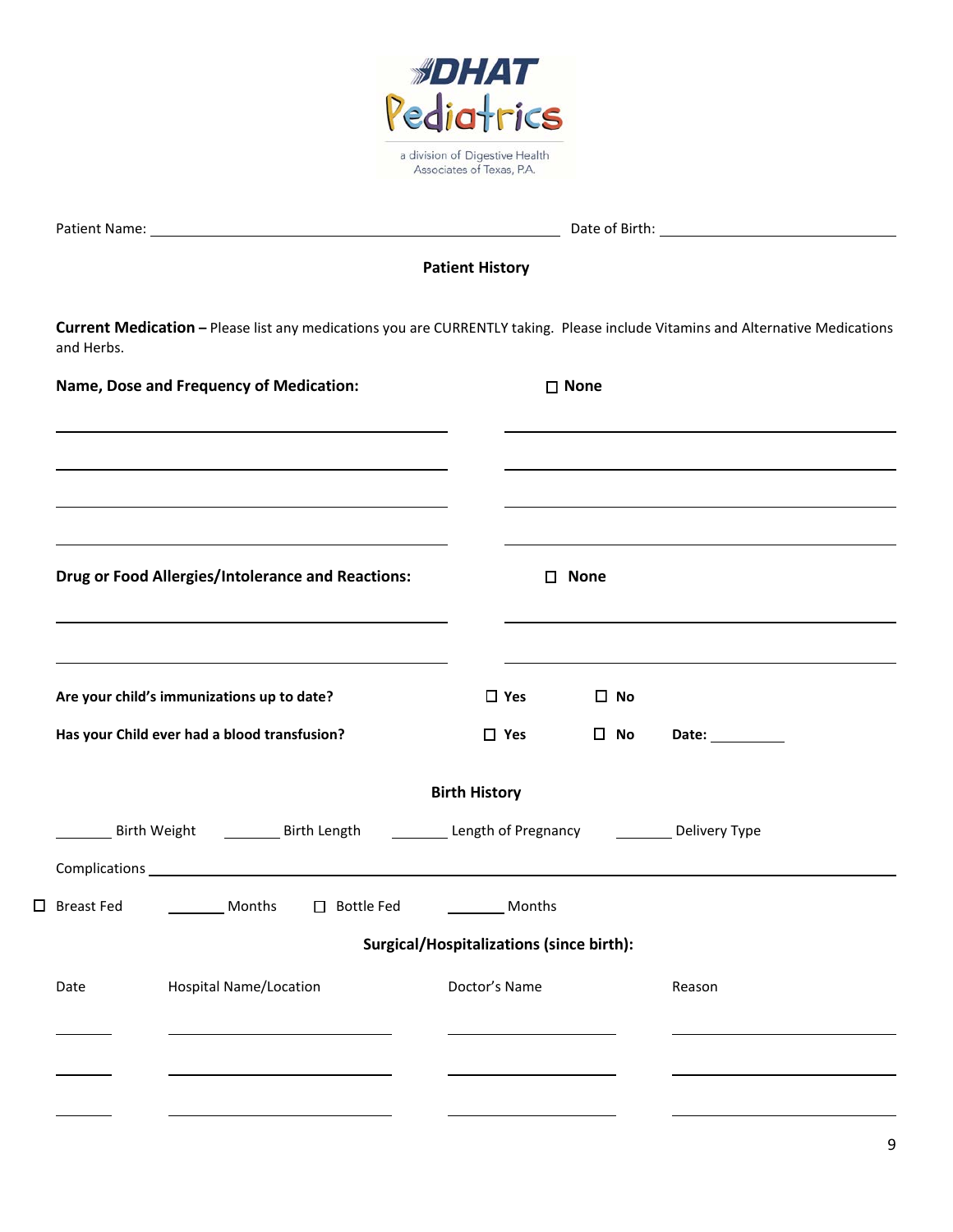

| <b>Patient Name:</b> |  |
|----------------------|--|
|                      |  |

**Pate of Birth:** 2008

# **Family History**

|                         | <b>Alive</b> | Age | <b>Health Status</b>         | <b>Significant Medical Condition/s</b> |
|-------------------------|--------------|-----|------------------------------|----------------------------------------|
| <b>Father</b>           | $\Box$       |     |                              |                                        |
| <b>Mother</b>           | $\Box$       |     |                              |                                        |
| <b>Sibling</b>          | $\Box$       |     |                              |                                        |
| <b>Sibling</b>          | $\Box$       |     |                              |                                        |
| Grand Parents $\square$ |              |     |                              |                                        |
| <b>Aunts/Uncles</b>     | $\Box$       |     |                              |                                        |
| Cousin                  | $\Box$       |     |                              |                                        |
| Cousin                  | $\Box$       |     |                              |                                        |
| Cousin                  | $\Box$       |     | ____________________________ |                                        |

# **Is there any family history of the following?**

| High Blood Pressure  | $\Box$ Ulcer Disease   |
|----------------------|------------------------|
| <b>Tuberculosis</b>  | Liver Disease          |
| Colon Disease        | Irritable Bowel        |
| Slow Growth          | $\Box$ Birth Defects   |
| <b>Migraines</b>     | <b>Gall Stones</b>     |
| Kidney Stones        | $\Box$ Thyroid Disease |
| <b>Heart Disease</b> |                        |